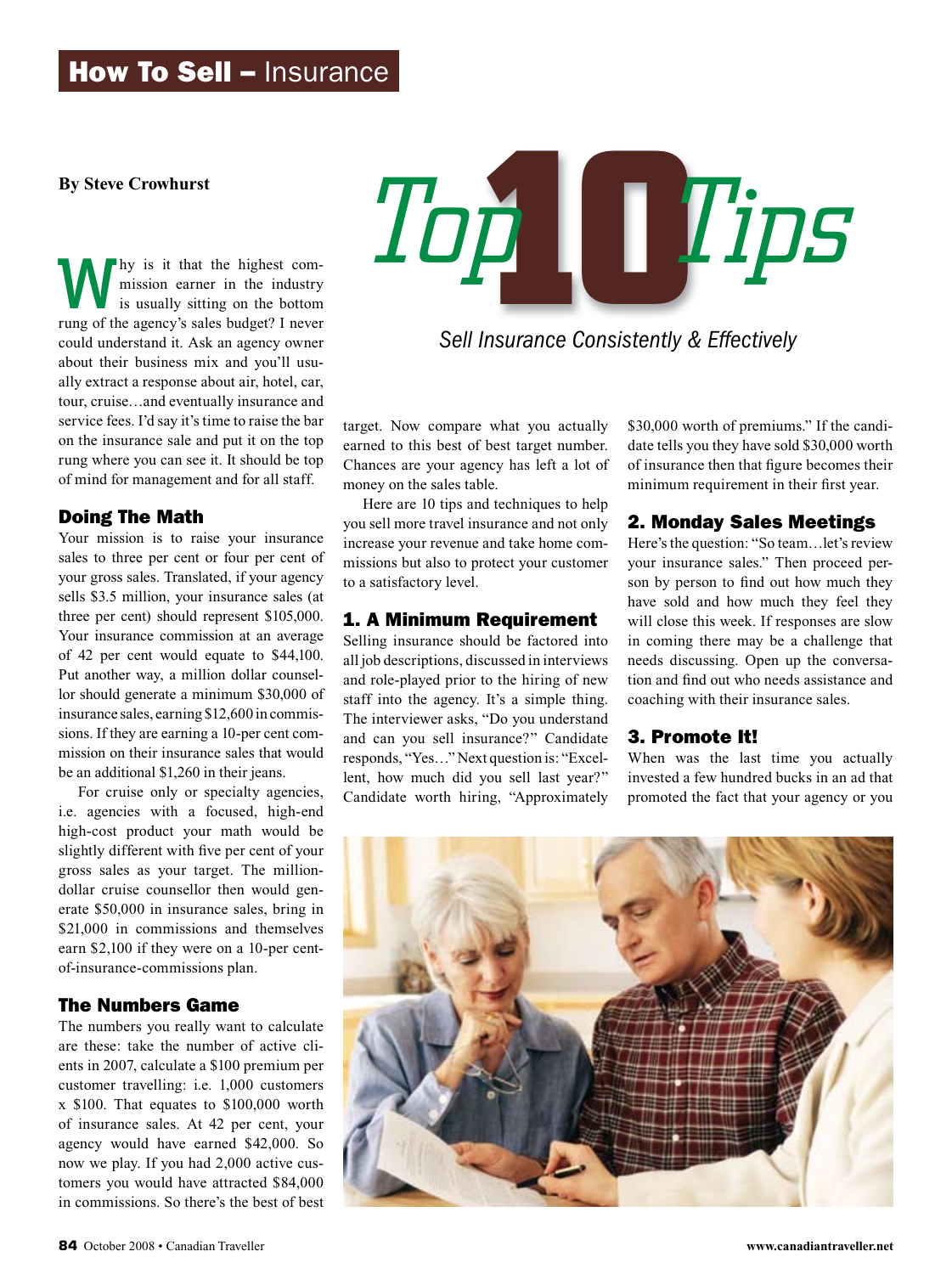# When it comes to travel insurance, you have a choice.

**Manulife Global Travel Insurance – a world of difference –**

We offer a fresh solution to providing your clients with products that meet their needs with a simple product line, competitive rates and a flexible compensation package.

# **Let us increase your insurance sales!**

# **Call us today to get started: 1 877 666-2767**



Manulife Global Travel Insurance is underwritten by The Manufacturers Life Insurance Company (Manulife Financial) and First North American Insurance Company (a wholly owned subsidiary of Manulife Financial).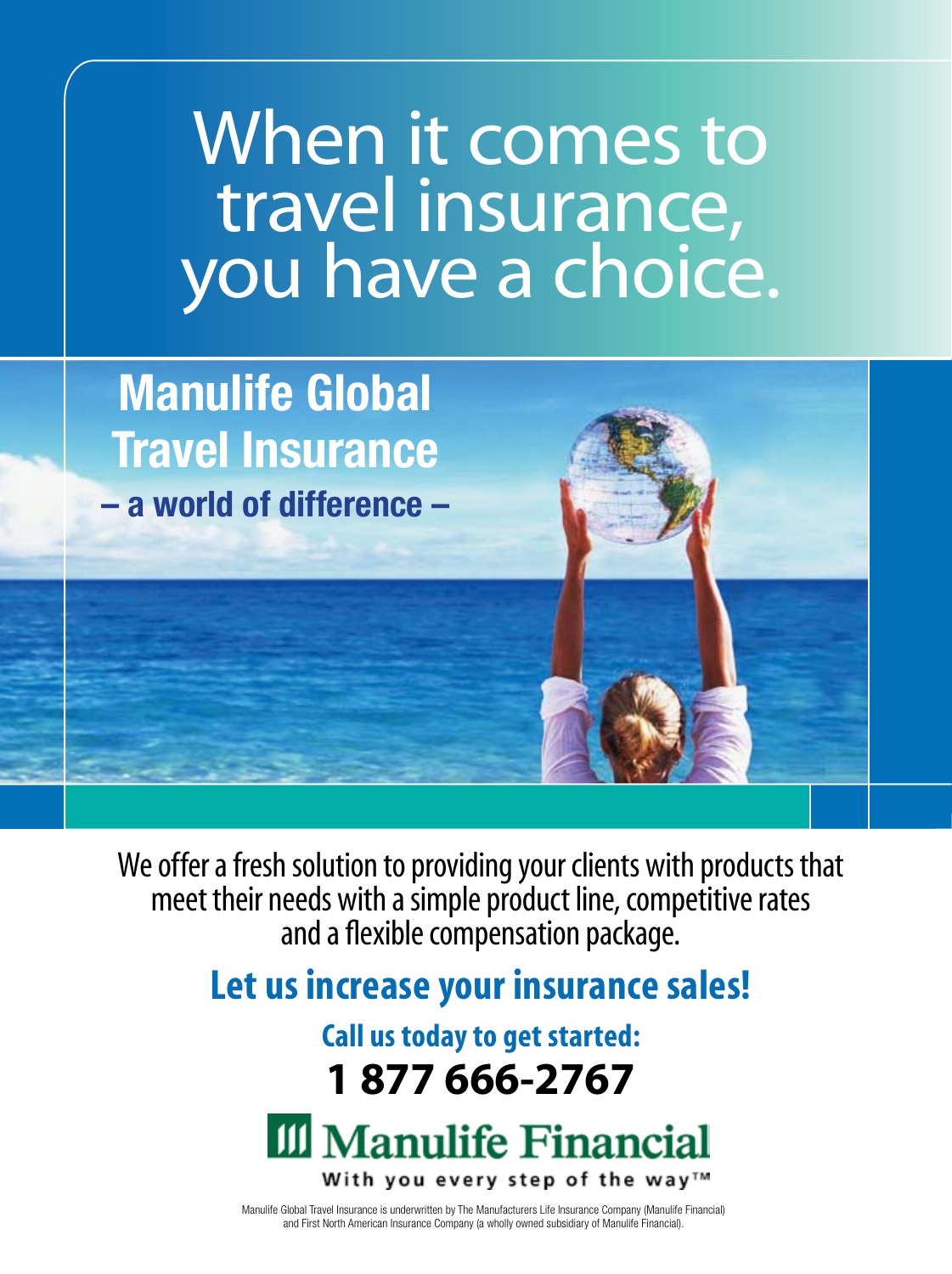### **How To Sell - Insurance**

sell travel insurance? We all know that anyone who takes off across that horizon soft, insurance yes/insurance no. So without protection is setting themselves market an image of up for a horrendous situation should their health become a challenge. Although this is common knowledge, many agencies 'forget' to talk about the reasons for purchasing travel insurance. What about using that glass in the front of your agency to promote safe travels? Could you not plaster that billboard that you pay a lot of rent for with a product that earns you 40-per cent commission versus eight-per cent.

Promote insurance in your agency window…not just a cardboard sign, but words, dow...not just a cardboard sign, but words, ucts that you sell. With retext and images that tell a story. Your win-<br>insurance, this means the dow is your TV screen to the world outdow is your IV screen to the world out-<br>side. Let your window be your agency's insurance plans, bank YouTube. If you are home-based and don't have a window, make your webpage your "window". Imagine you are producing a TV show or commercial. What would you want it to say or do? Well, first off it has to capture someone's attention – their eyes and mind. That means you should be promoting the upside of travel insurance and to do that you'll be showing the downside **The Crowd** of not buying travel insurance. This is the

Yin & Yang principle. Good/bad, hard/ soft, insurance yes/insurance no. So you'll market an image of a happy traveller with a broken arm/arm in a cast – happy because all the bills are covered. Next to that image is an image of the same traveller, arm in a cast, unhappy this time. Didn't buy insurance. Superimposed over the image \$35,000 in costs! You get the picture?

#### 4. Product Knowledge

As you well know your sales success is based on the knowledge that you have and continue to develop about any and all products that you sell. With reference to travel insurance, this means the core product and the competition's products, all credit card insurance plans, bank travel insurance plans and any other plans that you can track make your webpage your down. It is true this is not an easy study be a window, make your webpage your down. It is the this is not an easy study andow". Imagine you are producing a plan, but it must be done if you're going to excel in the sale of insurance products t it to say or do? Well, first off it has – and excel in customer service and customer protection, safety and security.

#### 5. Stand Out From The Crowd

surance. This is the Create a handout and get outside your

#### SMP Services:

- Customized front-line sales and service [workshops to suit your business model.](www.smptraining.com)
- Senior management soft skills Leadership, Time Management, Effective Meetings, Marketing Ideas and Bootcamps.
- Creative off-site revenue boosting idea sessions.
- Training needs analysis and course development.
- Conference & tradeshow keynotes.
- Creative selling ideas for your internal newsletters, blogs, intranet.
- Sales workshops for supplier BDM's.

**"When it comes to education, the worst you can ever do is nothing!"**







agency and hand that handout out! Create a "Be Sure and Insure" flyer, well not a flyer - I mean a well printed, card stock, promo card with a message that will wake up the recipient to the power of travel insurance and also help to promote your agency as a professional place to buy travel.

#### 6. Pre-Empting

Pre-empt your sales interaction with a reminder about insurance. This allows you to return to the discussion on insurance at any time throughout the transaction. All you need to do is make a simple statement like this: "…before we get started discussing your trip, don't forget to remind me to tell you about travel insurance." At this point your customer will respond in one of two ways: they already have travel insurance so it doesn't matter/don't need it; or they confirm your request and program mentally to remind you at some point in the transaction that you have or have not told them about insurance. This reminder technique does work and all it takes is that you are able to respond to your customer's reminder as a qualified professional retailer of travel insurance products.

#### 7. Website

Using your website to promote insurance is very similar to using your agency window. If you study the analytics of your website you should be able to determine how many people clicked on your website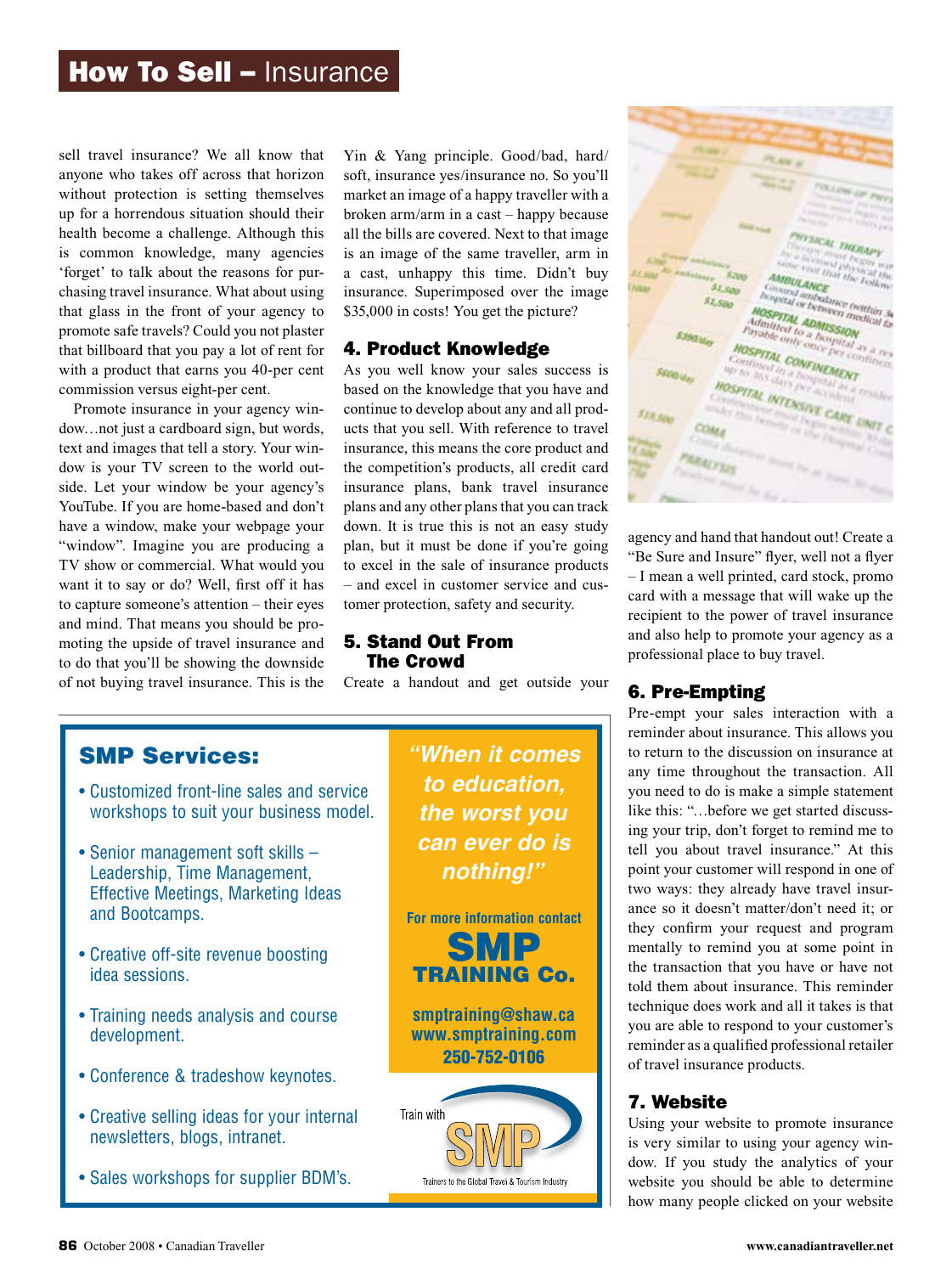# **Prepare your travellers [for adventure](www.rbcinsurance.com/cruisecoverage)**

## **> We've enhanced our packages to include new cruise coverage for your clients**

 When clients come to you for help booking their cruises, recommend travel insurance to help protect themselves and their trip investment.

#### **At RBC Insurance®, we offer comprehensive travel protection along with some new coverage features specific to cruise travellers:**

- **> NEW** Cruise ship delay or itinerary interruption\*
- **> NEW** Reimbursement of shore excursion expenses<sup>\*</sup>
- **>** Cruise cancellation\*
- **>** Airline schedule change that results in a missed connection\*

For more details about cruise coverage from RBC Insurance, please call **1-800-387-4357** or visit **www.rbcinsurance.com/cruisecoverage**.



**RBC** Insurance®

Underwritten by RBC Insurance Company of Canada. In Quebec, certain coverages underwritten by RBC General Insurance Company. ® Registered trademarks of Royal Bank of Canada. Used under licence.

\* Subject to policy terms and conditions.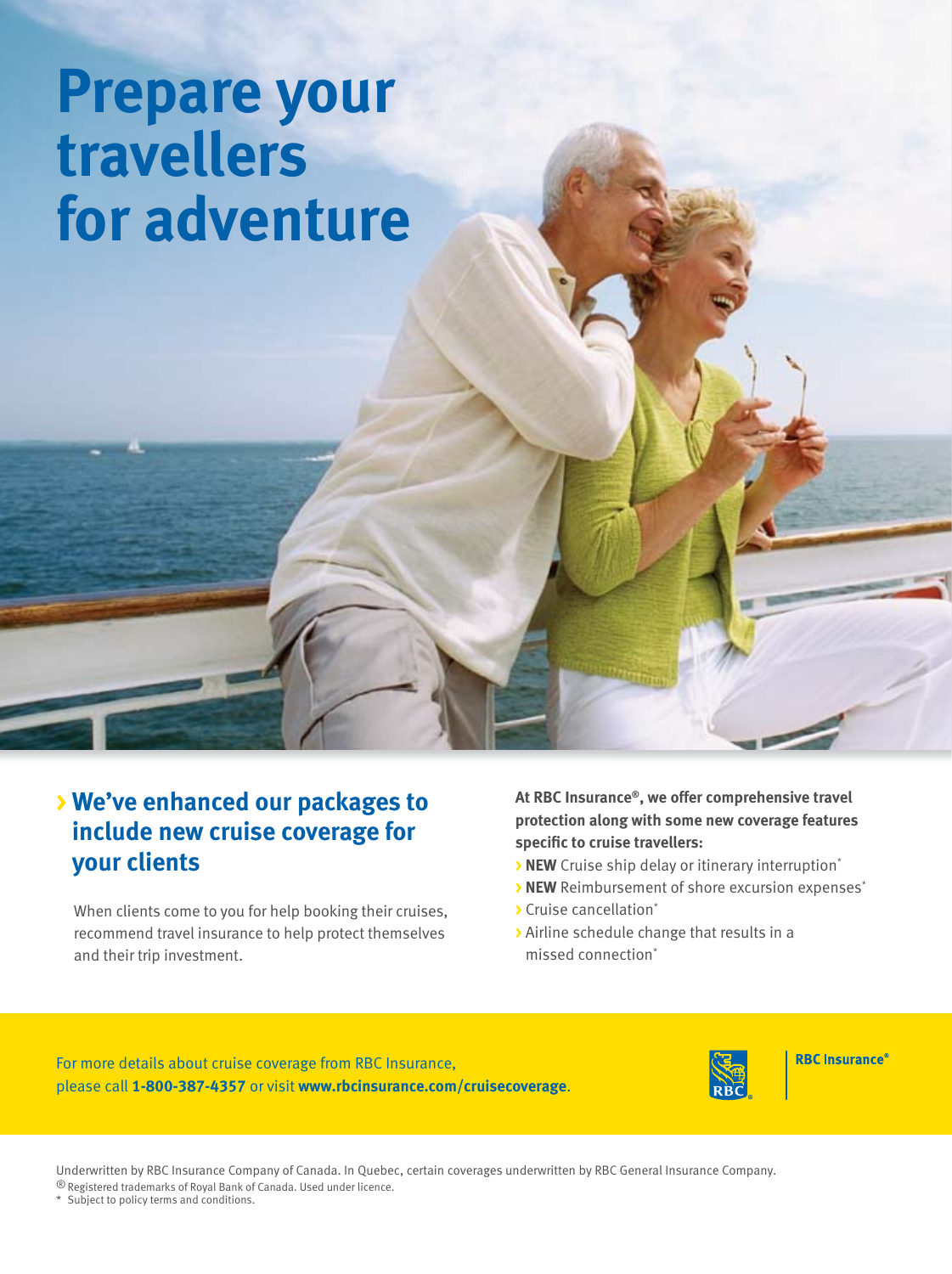## **How To Sell - Insurance**

and how many people actually clicked on your insurance icon. If you have hundreds of people clicking on and around your website but very few clicking the specific icon, it is in the wrong position on your webpage. Your web master should know about eye patterns related to when someone "visually scans" your webpage and how their eyes move around that page. Moving the icon to a different position on the webpage usually results in an increase in clickthrough rates. Typically, a person's eyes will remain in the centre of your webpage about 20 per cent of the time that they are viewing your website/webpage. This might be the best place to start and if that doesn't work keep moving the icon around until you find the best location and an increase in click through rates.

#### 8. Validations

Using third-party validations is a terrific *confirmation selling* technique. Recent surveys show that travellers are listening to fellow travellers more and more. They are doing this "listening" via travel blogs and personal websites established by those

who want to share their travel experiences. You can use this idea to increase your insurance sales. Establish a blog on your website where your customers can record their travel dilemmas and how travel insurance helped them. The most compelling information that you hope your customers will record on this blog is the cost of their misfortune and that the insurance covered it. When you hear that if a traveller had not carried travel insurance that they would have been billed \$10,000, \$50,000, or  $$100,000$  plus – it is an attention getter!

#### 9. Ask ME!

It's old, but it works! The phrase, *ask me*, can go a long way as people react to this word and actually ask you a question about travel insurance. This phrase should be featured in upper case, **bold,** and LARGE in terms of font size. The question here is, where will you display this **"***ASK ME"* phrase? Well, as it pinpoints you as the person to ask, you might want to wear this on your sweatshirt or fleece jacket and even on your ball cap. Some travel agents have produced 45-centimetre buttons on their shirt or blouse in the agency. Others have produced the phrase in a one-metre diameter image/poster and featured this in the agency window. If you want to spread the message a little wider your phrase could be *ASK US*.

#### 10. Podcasts

If you are technically geared and/or enjoy all the techno-gadgetry available to travel agents today, you might want to think about creating your web casts, pod casts and if you're up for it you might even wish to produce a YouTube commercial/ video! As you probably know there are video business cards, products such as Impact Engine, e-newsletter applications such as Constant Contact, you can upload text and issue your own branded postage stamp from Canada Post…in fact there are dozens and dozens of applications that allow you to project your professional status as a sales outlet for travel insurance.

Ensure your business continuity with insurance sales. It's there for the taking.  $\triangle$ 





support wherever you go